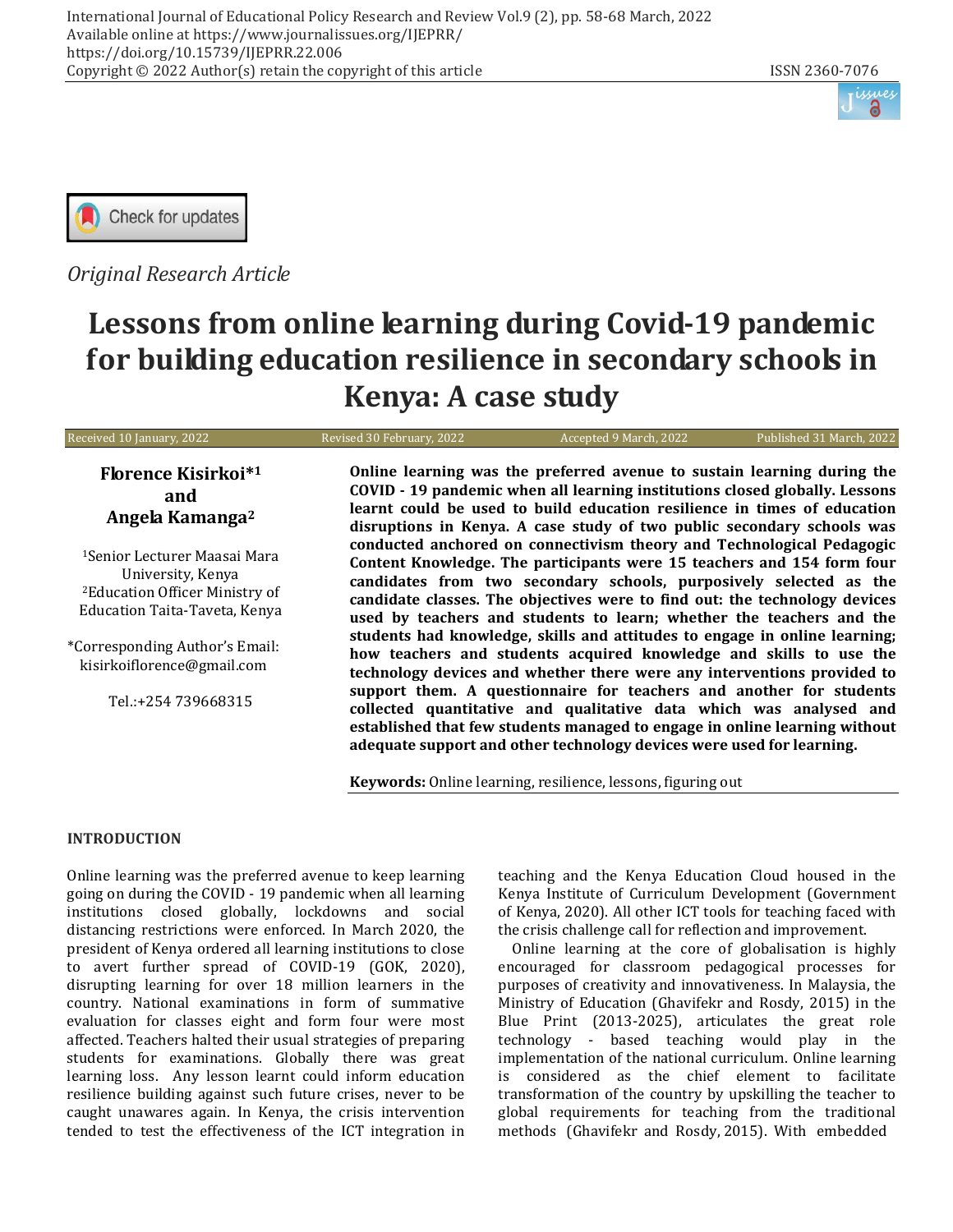creativity and innovativeness online learner- centred interactions between educators and learners is facilitated which promotes higher order thinking processes (Basar et al., 2021). Such interactions would have been ideal during the school closures when learners and teachers were in different locations (Islam and Habib, 2021). In addition, electronic learning platforms are easily adjustable during unexpected crises, such as COVID-19 to meet the special needs. According to Wargadinata et al. (2020), online learning can be effective through the utilisation of various technological applications such as Zoom, Google Classroom, Meet and Microsoft Teams among others, which have now come to be largely used in academic circles. However, internet access challenges, inadequate interaction between the teachers and learners and unavailability of technological facilities challenge the effectiveness of online learning (Muhammad and Kainat, 2020). These sentiments are echoed by Almahasees et al. (2021) who argue that during online learning students and teachers experience quite different challenges as they struggle to completely adapt to online environment, course content, loneliness and inadequate interaction between students and their tutors.

Online learning is internet based and can connect students and teachers in diverse geographical locations as long as they have the right devices such as smartphones or laptops and are internet connected with sufficient internet bundles in addition to electricity accessibility; all which have cost implication. It can't be entered into suddenly without prudent preparedness at high levels. Online learning requires a learning Management System, knowledge and skills to navigate the lonely online environment, appropriately log into platforms such as Zoom, Google Meet, classroom, Microsoft Teams; follow steps and utilize the tools such as discussion forum, blogs, wikis, break out room, jam boards, clickers and many others which allow for learner- centred interactive learning using both synchronous and asynchronous learning (Dhawan, 2020). It also requires ability and self-discipline to follow the required procedures and to keep up the pace without deviating to other pop-up programmes. Online learning therefore, requires preparation to deliver learning remotely over the internet through web - based software and a two -way communication between the learner and the teacher where the teacher remains in control of the learning environment (UNICEF, 2021). Therefore, both the teacher and the learner should be well skilled and ready to manipulate the technology tools and navigate the online lonely environment for learning. This was not the case at the height of COVID-19 pandemic for majority of learners and their teachers where online learning was a response to emergency and was entered into in haste. Though very promising, online learning if not well managed could expand education inequalities and exclusion. During the COVID -19 school closure, the reality on the ground was that use internet and to some extent electricity was a preserve of privileged few, any technology tool for learning available was utilized by others. This was regardless call for online, remote and digital learning.

This study concentrated on technology- enabled learning which includes online learning, remote learning, digital learning, computer- based learning and media resources such as television and radio, among others that work well with integration of ICT in education. Effort was made to leverage technology for teaching and learning. It is therefore crucial for both the teachers and learners to embrace sustainable technology - enabled learning solutions through increased access to knowledge and skills on use of technology in teaching and learning process. They could be used in times of crisis for education resilience which enables learning without disruptions. Through utilisation of Information Communication Technology (ICT) integration in the classroom, learners would be able to engage in collaborative tasks with a broader variety of information and knowledge during their learning (Barakabitze et al., 2015). Effective use of technology in teaching, as a teaching learning tool is associated with significant increase in student learning achievement gain (Grabe and Grabe, 2007) which is an added benefit to continuing education in times of crises and makes it the approach to take at all times.

Barasa (2021) reported that Kenya has sophisticated ICT in education strategy and implementation which reflects similar argument by Nyambura, Ndung'u et al. (2017). Integration of ICT in teaching and learning is a primary focus of Kenya educational policy. The country also introduced New Partnership for Africa's Development (NEPAD) pilot e- schools (Nyagowa et al., 2012) which use technology for learning. Therefore, use of technology in teaching and learning should have salvaged learning in Kenya during COVID-19 pandemic but it tended not to do much as reported by UWEZO (2020) report which found that on average 20 out of 100 children were accessing digital learning 42 out of 100 accessed TV, 10 out of 100 accessed materials from KICD. This study brings out the state of technology - enabled learning which is a lesson on what to build on for resilience in difficult times.

The term 'resilience' is a concept borrowed from physics, where resilience is used to mean the ability of a body to recover its shape and size after being deformed (Serrano et al., 2021). This study uses resilience as a process that grows in the face of adversity based on reflection and it is constructed based on the skills that the individual puts into practice to overcome a trauma (Connor et al., 2003); it is more of a process that grows in the face of adversity (Luthar et al., 2000). In building education resilience context, the concern is to look at the lessons learnt from the adversity, reflect on what worked in technology - enabled learning which includes online learning or what failed and recommend technology - enabled paths which education may take in difficult times of crises of various types which hinder usual school attendance.

#### **Statement of the problem and Significance of the Study**

The COVID -19 pandemic in Kenya led to sudden closure of all learning institutions disrupting teaching and learning for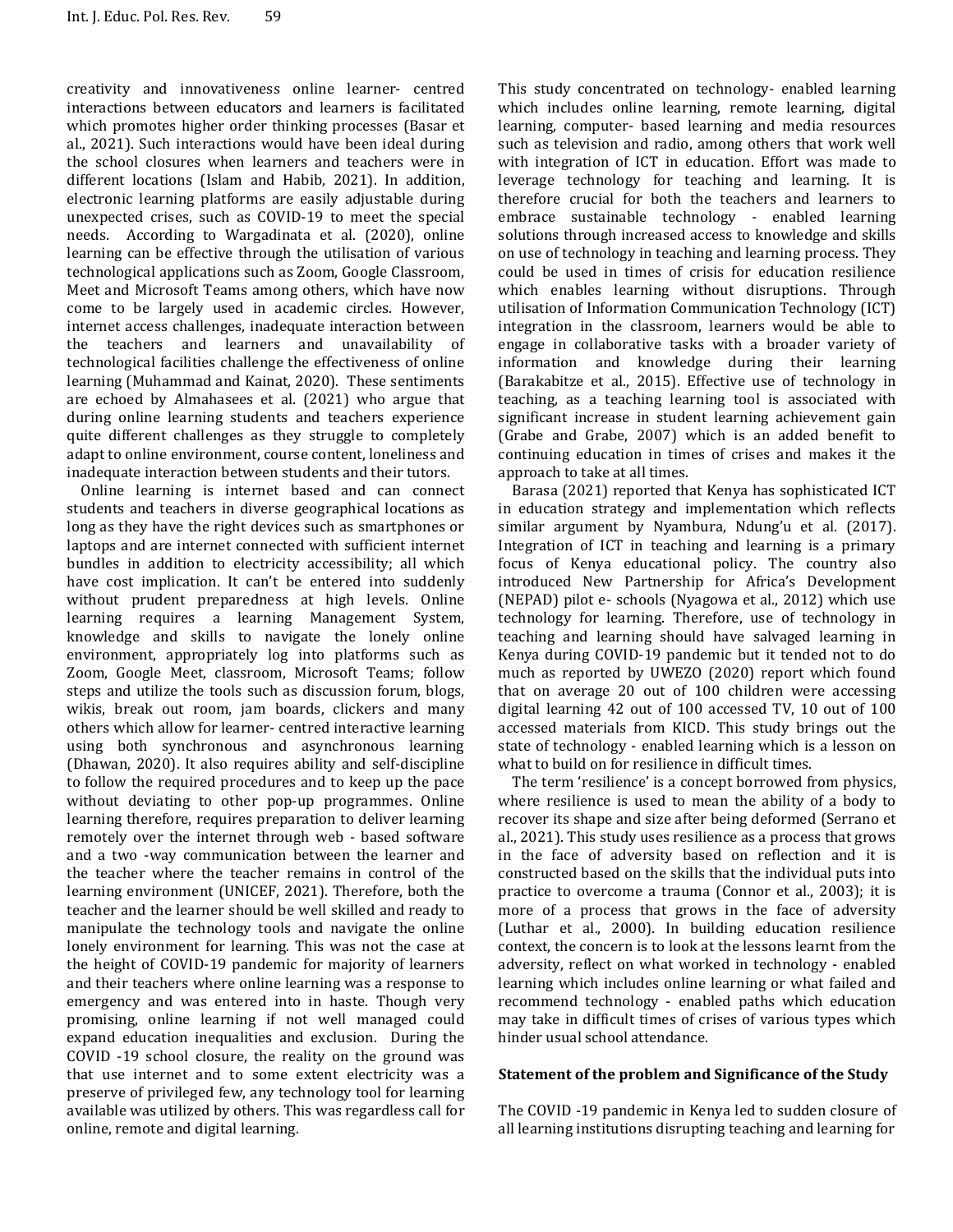over 18 million learners from diverse home backgrounds, financial ability, attitudes, academic abilities, technology and electricity access levels. There was diversity in internet connectivity and parents and care givers' education levels; some of them were illiterate. The level of adequacy of teachers' and students' knowledge and skills in use of technology for teaching and learning was not clear as well as interactive and navigation challenges. Whether all students managed to navigate the virtual environment during the school closure and the lessons learnt by their access or failure to access was not clear. The interventions put in place by different stakeholders was not clear too but it was clear that some learning took place by those who accessed technology- enabled learning tools and finally the national examinations were sat and students progressed to next level of education. There was therefore need for this study to establish the lessons learnt from learning during the COVID -19 pandemic on how teachers and learners acquired knowledge and skills on online teaching and learning and the tools they mostly used, any support interventions during the difficult COVID-19pandemic times. These lessons could contribute to building education resilience in such difficult times and enable learning to continue without creating and expanding inequalities and exclusion.

The objectives guiding the study were to find out: the technology devices used by teachers and students to learn online, whether the teachers and the students had knowledge , skills and attitudes to engage in online learning; how teachers and students acquired knowledge and skills of using the technology devices and whether there was any support interventions provided to them to work in the online environment during the Covid -19 pandemic and to establish lessons learnt which could contribute to building education resilience during times of crises for education to continue undisrupted without creating inequalities and exclusion.

This study sought to answer the following questions: What technology devices were used for learning during the pandemic; did teacher and students have sufficient knowledge to teach and learn online? How did they acquire knowledge and skills on use for technology for teaching and learning during Covid-19 pandemic? What interventions did the teachers and students receive to support them in use of technology for teaching and learning during the Covid -19 pandemic. The answers to the questions would generate lessons learnt which could be used for building education resilience during times of crises and other sustainable measures could be put in place.

This study is significant in establishing how technology was used to enable any learning to continue during the COVID - 19 pandemic in public secondary schools in Kenya. It unravels the different ways in which teachers and students acquired knowledge and skills on use of technology for teaching and learning during Covid-19 pandemic, the challenges experienced, support interventions availed and their sustainability suggestions on in post pandemic period for building resilience without

creating and expanding inequalities and exclusions. This study focuses on finding out how those who succeeded in making learning continue despite the pandemic managed to do it and then use the lessons learnt to support learning to continue despite pangs of future pestilences.

## **Literature Review**

Reviewed literature points to technology- enabled learning as the route to take going forward. (Kamar, 2021) in observes that the old normal was not normal, it concentrated most on face -to -face mode of learning and now we must look for a mix or blended learning. Going forward Kamar advises for virtual training to prepare teachers and learners for learning to be made accessible to all noting that technology - enabled learning allows interaction and deep learning through tools such as forum and building communities of learning. It also allows for real-time data on learning and human – centred learning, which Kamar sees as the route to take, going forward enabled by technology but reality on the ground shows majority of learners used TV for learning during COVID 19 school closure. The synchronous aspect of online learning, the live meetings and break out rooms could reduce the feeling of isolation of online learning but the effect can't replace in-person face- to -face interactions. Online learning allows students to access learning anywhere and interact with peers and teachers as long as they have the right technology devices and are connected to internet. Synchronous learning provides opportunity for social interaction and the connection between teachers and learners and learners with peers which offer instant response and possibility of watching recorded live sessions later; learners could attend live lessons in real time and interact with instant feedback and in asynchronous interact with course materials (Dhawan, 2020) in an ideal internet supported situation.

A study by UNICEF (2021) on reports disparities observed on access to internet and ICT at households' level due to differences in social economic standing which threatens to widen the severe existing learning inequalities despite existing policies. It advises that online learning can't be entered into suddenly; it requires preparation to deliver learning remotely over the internet through web - based software and requires two -way communication between the learner and the teacher where the teacher remains in control. It underscores that in order for remote learning to reach learners, their households need necessary remote learning technology resources. UNICEF further advises that where teachers and students have not had opportunity to develop digital literacy skills in usual process of teaching and learning circumstances, then digital tools should not be used during blended and remote learning. Rather, teachers and students should just use methods they are familiar with and are able to access until they are ready to go online (UNICEF, 2021). However, as a rapid emergency response to COVID-19 pandemic learning was hastily forced to go online. The UNICEF further advises that the expanding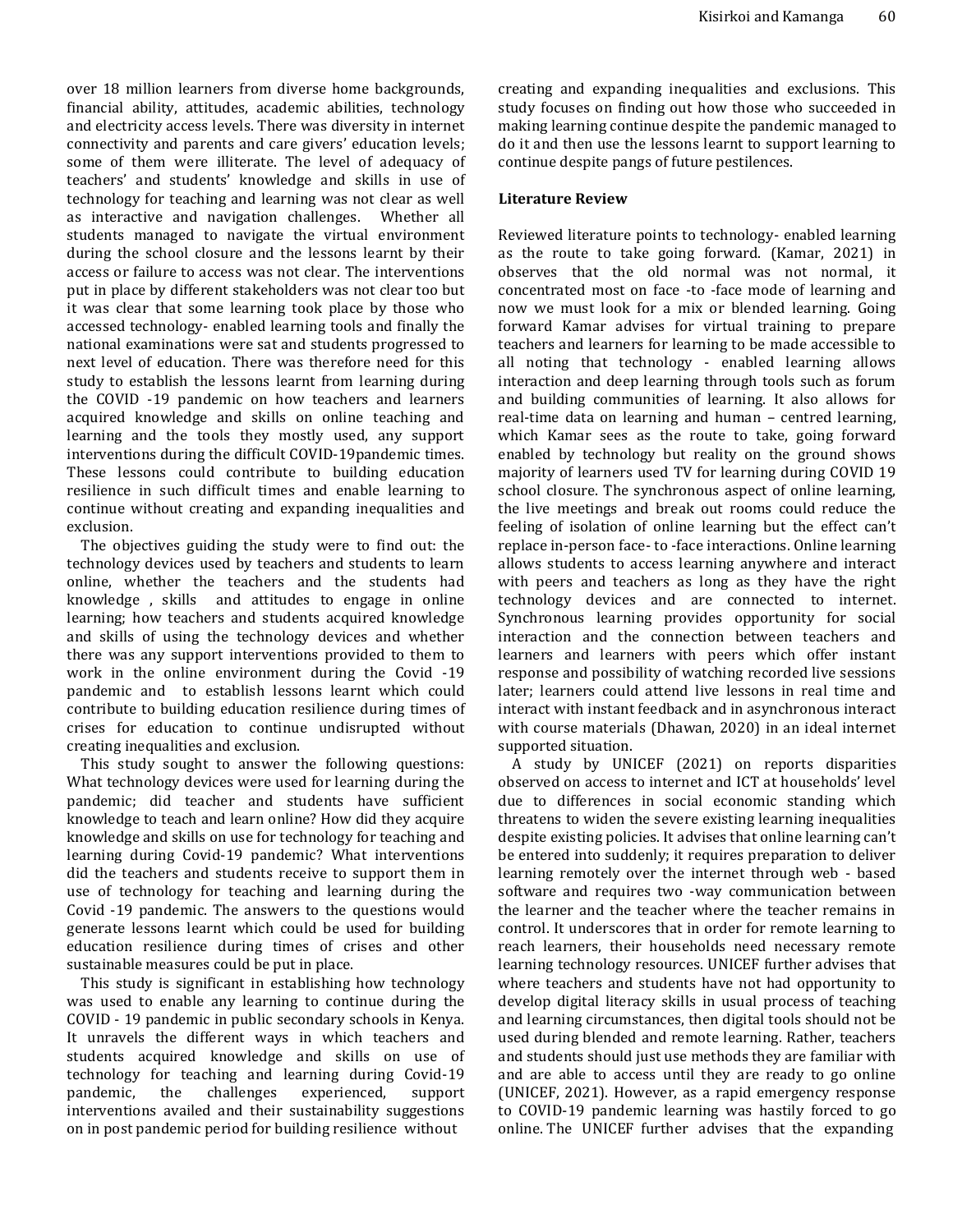digital coverage should be paired with efforts to facilitate synergy across all domains creating resilient and flexible systems. This seems to suggest that innovative means of creating learning resilience with available technology and not necessarily online learning should be the way to go.

Education is a human Right and Sustainable Development Goals (SDGs) and Kenya makes great effort to meet them, especially goal 4.1(UNESCO, 2015) which emphasizes that by 2030 countries should ensure that all girls and boys access complete free, equitable and quality primary and secondary education leading to relevant and effective learning outcomes. Countries will have to get innovative ways of actualizing the goal in an education resilience environment. Boisvert, Bowen, Kayla and Weisenhorn (2020) conducted a study supported by USAID and suggested that return to learning during crisis could help education planners to plan, and make critical crosscutting equitable decisions that build resilience and identifies all inclusive considerations when returning to learning after crises. The pandemic seems to have subsided and strategies to return to learning if well thought of could promote equity and inclusion which could inform policy and education resilience to avoid future disruptions. When the pandemic struck people hoped it would just pass but it has persisted pushing education to a tight corner; now while returning to learning individuals have stories to tell which could bring about innovative ways for planning for the future equitable inclusive learning.

It appears that the efforts the government put in ICT integration did not seem to be reflected in use of technology as a teaching learning tool during COVID pandemic. Government of Kenya (2020) reports that Kenya developed COVID -19 Response Plan which aimed at provision of unlimited learning during the crisis. It gave a clear plan which included increased livestreaming of education content, strengthening Kenya Education Cloud housed in KICD, build capacity of teachers on interactive remote learning to equip them support remote learning. They planned for production of online and offline education resources; radio and TV to be supplied to needy schools, provision of adequate ICT infrastructure, educational radio and TV broadcast, linkages for provision of electricity in rural areas, establish partnership with mobile phone companies for continual and zero-rating use and establish regional free call service among other such good plans.

There tends to be contradictions between the great, admirable plans and ICT integration in teaching and learning and reports by studies conducted during COVID-19 pandemic. Ncube and Ondiege, (2013) reported that Kenya was leading in ICT innovation hub in Sub- Saharan Africa, second to Madagascar in internet country spread and has transited from 2G to 3G technology and is now finalizing adaption of 4G. Barasa (2021), with support from International Labour Organization (ILO), conducted a study which tended to confirm that Kenya prioritizes the use of Information Communication and Technology for teaching and learning at all levels of education but there was little online learning during the COVID-19 pandemic school

closures. The growth in technology is in apparent contradiction of the studies conducted during COVID pandemic by Barasa, (2021) and UWEZO (2020) which indicates that the efforts have not born much fruit in use of technology for teaching. The studies articulate hinderances such as battery failure, high electricity bills, lack of electricity, lack of internet connectivity theft of digital tools among others. Despite the reported efforts, Barasa goes on to report low access to online learning during COVID-19 pandemic. UWEZO (2020) study too found dismal access to online learning by learners. As an example, the report indicated low access to remote learning; 22 out 100 learners were able to access online learning, 42 out of 100 accessed televisions, 10 out of 100 accessed KICD digital materials and the Ministry of education directives and promises. The government of Kenya envisioned using education platform for equipping the nation with ICT skills (Barasa, 2021). This low use of technology in learning was regardless the existence of the Kenya ICT policy developed in 2006 and revised in 2019 which aimed at developing Kenya to a knowledge - based economy and a digital society. The reports concur with Gakuu and Kidombo (2011) who had reported that there was very little integration of ICT in curriculum delivery in many secondary schools in Kenya. The lesson here is that there is need to scrutinize what causes the discrepancy, reflect and solve the problem that bars the government's efforts leading to implementation on the ground.

UNICEF (2021) in their study on 'Ensuring equal Access to Education in Future Crises gives further contradiction. The findings of New Remote Readiness', placed Kenya as a country in 4 stars where 5 was the highest and one the lowest which had used household factors, policy response and emergency preparedness as the three key domains of study. As a country this may appear good but at individual households and school level the story may be different because a clear policy on use of technology for teaching when some households cannot access technology tools and with other competing family needs would not enable learners to learn, instead the existing socio - economic disparities become widened. Teachers just grappled with the new pedagogical approach and all respondents reported frustration with digital learning mode (UNICEF, 2021). Therefore, preparation for technology learning is vital. The UNICEF study further asserted that without an effective curriculum and actual use of remote learning system and tools, remote learning readiness cannot translate into actual learning and that is where the country needs to reflect genuinely and start from. Both the teacher and the learner should be ready and the curriculum should be suitable for online learning.

The further apparent contradictions serve as great learning areas and lessons to reflect on. The Ministry of Information Communication and Technology (2019) asserted that Kenya is currently one of Africa's fastest growing ICT markets which is reflected by the 4 stars from UNICEF Where 5 stars mark the highest level of performance and one the lowest, but the question is the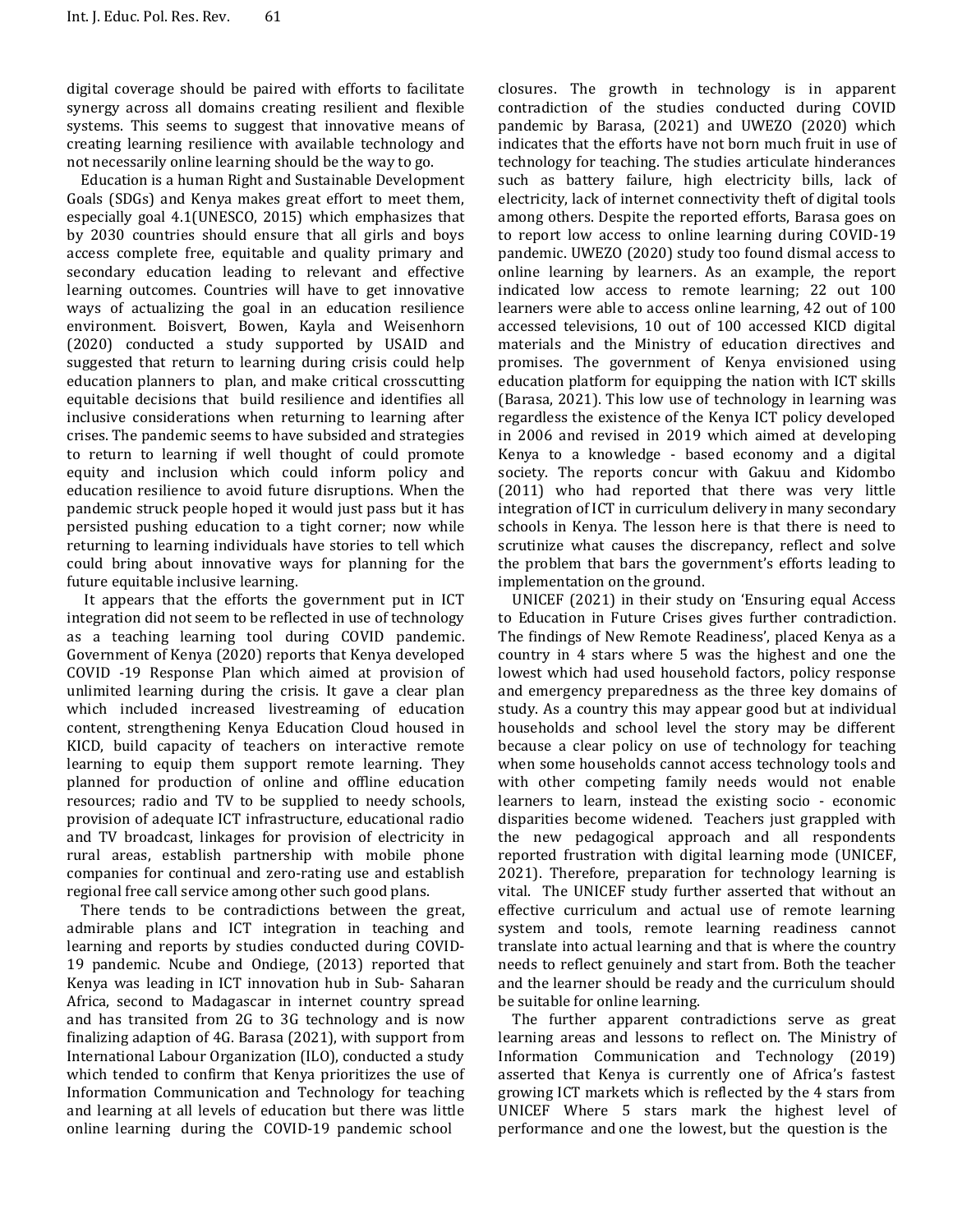actual situation of individual learners and households' conditions and readiness for remote learning on the ground. Besides, Competency Based Curriculum includes digital literacy in one of the learning areas as one of the competencies to be developed (Government of Kenya, 2017). One would expect teachers to be skilled in use of ICT as teaching learning tool. Kisirkoi (2015) articulated that enough preparation must be in place for ICT integration in learning for it to succeed. It requires keen planning, effective teacher preparation and sustained teacher professional support. In addition, the teacher and the whole process need support from a visionary school leadership who is aware and supportive of 21<sup>st</sup> century demands and is agile enough to change with times and aspire to prepare learners to live and work in the dynamic technological 21<sup>st</sup> century global village. The success of ICT integration in teaching and learning also requires a teachers' attitude that is adaptive to change and understanding that use of technology in many ways enriches teaching and learning (Islam and Habib, 2021). In addition, Kisirkoi (2015) established that vast majority of teachers 83% reported that desire to teach better drove them as individuals to use technology for teaching. One wonders whether the teachers trained in use for ICT for teaching have that kind of personal drive.

The experiences that teachers and students had as they interacted with technology for teaching and learning during Covid-19 pandemic was also not clear. Major researches in Kenya during the pandemic such as UWEZO (2020) as mentioned earlier, found out that the Kenya government had played a significant role in supporting integration of ICT in learning but there was very little to be found saving the situation when COVID struck. The same situation was echoed by Barasa (2021) also mentioned earlier. One wonders whether the teachers had really learnt how to use ICT for learning. Barasa reported that only a small percentage of students used technology for learning. It is that percentage which will give us lessons to learn, reflect and contribute to building education resilience in times of future possible crises, COVID-19 was reported to have got worse with onset of Omicron; there is need to come up with resilience education.

This study also sought to find out any support interventions on online teaching and learning for the students and teachers during the Covid -19 pandemic and establish whether there was any sustainability of the online teaching and learning during and post COVID-19 pandemic. Studies such as by Bowen et al. (2020) among others have demonstrated that organizations such as USAID as development partners worked to support studies on education including technology-enabled learning and continue helping the Kenya government but it is not clear why much impact was not felt on the ground, at the implementation level.

#### **Theoretical and conceptual framework**

This study was anchored on connectivism theory which is a

new leaning theory for digital age heavily influenced by technology where knowledge is distributed across networks and connection and connectedness inform learning (Siemens,2004)**.** Siemens views learning as process of connecting specialized nodes of information sources. Internet technologies make new avenues for learning and enable learning and sharing of knowledge across the world**.** Learners access content through network and technology becomes part of school's internal learning process. Technology supports learning process in a learner - centred learning environment and information are a fluid network continually updated and very dynamic. The ability to locate resources is as valuable as information itself**.** The connectivism theory is applicable for this study which finds technology as a route to enable learning continue in face of calamities and even in times where there is no calamity due to its quality of allowing interaction and activities which contribute to deep learning in learner centered environment and that boosts higher order thinking. Networking is crucial and the devices to support it are critical components necessary for success of technology learning (Siemens, 2004).

The Study was also guided by Technological Pedagogical Content Knowledge (TPACK). Mishra and Koehler (2006) identifies three types of knowledge necessary for use of ICT as teaching learning tool. These are Technological Knowledge (TK), Pedagogical Knowledge (PK) and Content Knowledge (CK). The teacher needs to be knowledgeable and skilled in use of technology, navigating the technology environment, the use of the hardware the software, applications and digital literacy. The teacher also needs pedagogical knowledge which is the knowledge of how to teach supported by technology and finally Content Knowledge, the knowledge of the subject matter to be taught, to be able to slice it up and deliver it supported by technology. The three knowledge are combined in instructing learners creating interaction between, technology, pedagogy and content for better understanding and deep learning of the subject matter. Any training for teachers to support them use technology for teaching must address the three knowledge areas. This theoretical framework is important in this study to shed light on how to make technology supported learning succeed and shed some light on what may be hindering integration of ICT in teaching and learning and why the outcome is low (Islam and Habib, 2021). It guided in identification of objectives for the study on knowledge, skills acquisition, experience and interventions for use of technology for teaching and learning during COVID-19 pandemic.

## **METHODOLOGY**

This case study was conducted in two secondary schools in a semi urban, semi- arid rural county in Kenya. Form four class was purposively selected because it is usually a critical class where all attention is laid by the school to prepare the students for the terminal summative Kenya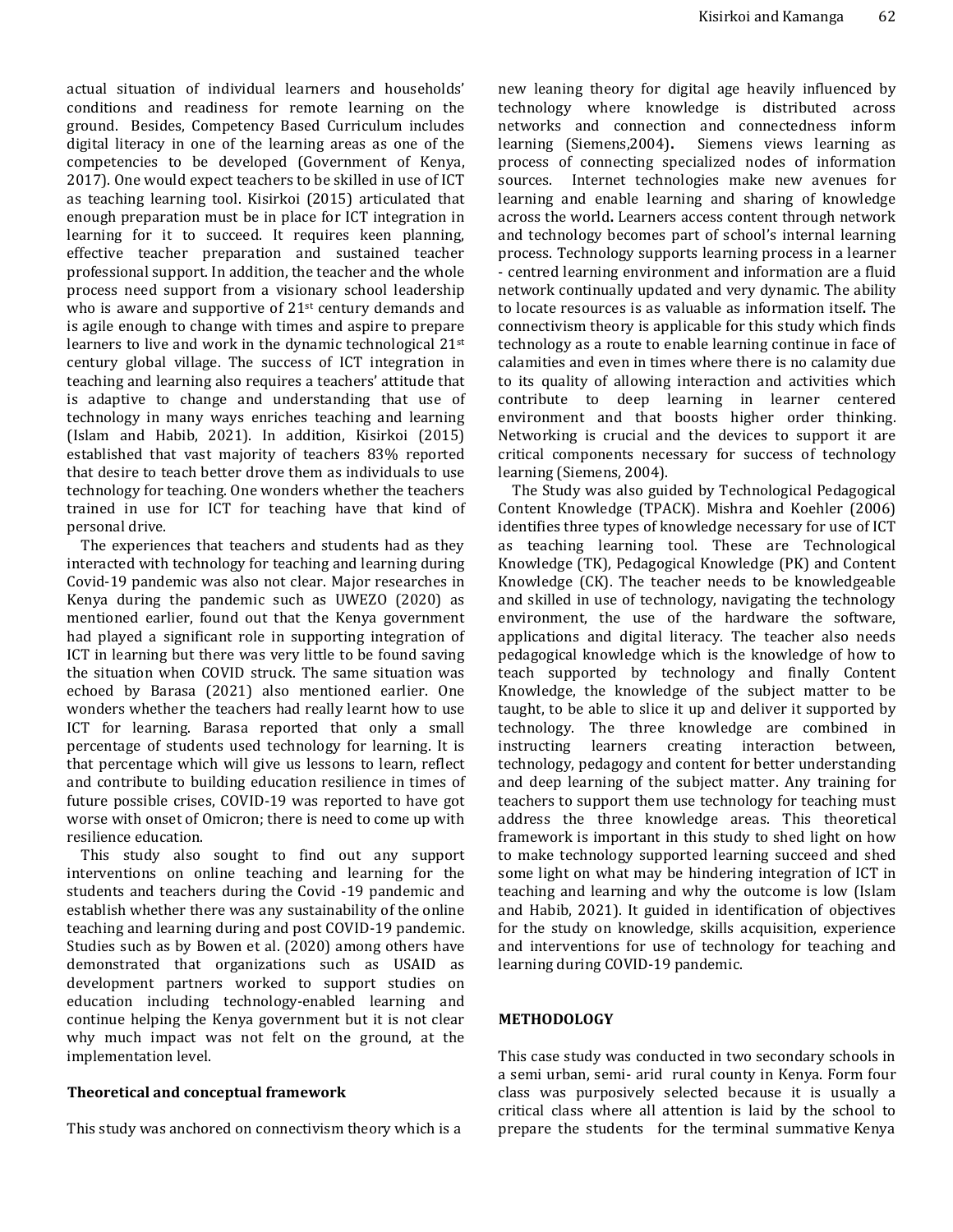| <b>Objective</b>         | <b>Participant</b> | <b>Smartphone</b> | TV          | Radio      | Laptop       | Did not access |
|--------------------------|--------------------|-------------------|-------------|------------|--------------|----------------|
| To find out technology   | <i>Students:</i>   | 80/154            | 31/154      | 5/154      | 6/154        | 32/154         |
| devices used by students |                    | $(51.94\%)$       | $(20.12\%)$ | $(3.24\%)$ | $(3.89\%)$   | 20.77%         |
| and teachers to access   |                    |                   |             |            |              |                |
| learning                 | Teachers:          | 12/15(80%)        |             |            | $3/15(20\%)$ |                |

**Table 1**. Percentage of use of technology devices during Covid-19

National Certificate of Secondary Education. It was hoped that from an examination class the maximum effort of teaching and learning during the pandemic would be well represented. All the teachers and students in two form four classes in the two schools participated in the study. Therefore the 15 teachers teaching the classes and all the 154 form four candidates participated in the study with their parents' signed consent.

Quantitative and qualitative data was collected using two questionnaires, one for the teachers and the other for students. Questionnaire were the best research tools due to the COVID-19 infection safety restrictions at the time. Note is taken that data could not be collected online due to poor internet connectivity for use by the teachers, students and the researchers. The students were served the questionnaires by the teachers who had a way of accessing the students with their parents' consent. The questionnaires were filled in and returned to the teachers where they were then picked by the County Education officer and given back to the researchers observing the ethical considerations and COVID-19 safety measures. The data was analyzed, report written for dissemination.

#### **FINDINGS AND DISCUSSIONS**

The first objective of this study sought to find out the technology devices commonly used for learning during COVID-19 pandemic and how the teachers and learners connected. Table 1. gives a summary of the devices used for learning during the pandemic.

From the table, majority of teachers 12/15(80%) used smartphone and 3/15 (20%) were able to connect with students who used smartphone 80/154 (51.95%) and those who used laptop 6/154 (3,25%). The school used Google Meet learning management platform. Few 31/154 (20.13%) and 5 /154 (3.25%) who used TV and radio relied on ready programs from Kenya Institute of Curriculum Development (KICD) and may not have connected with the teachers. A large number 32/154(20.77%) did not access learning. This shows that there were students who did not access their teachers during the online learning during COVID. Teacher student access is very crucial for effective learning. It drives out feeling of isolation which impacts online learners negatively. The synchronous aspect of online learning, the live meetings and break out rooms could reduce the feeling of isolation of online learning. Students could attend live lessons in real time and interact with instant feedback and in asynchronous interact with course materials (Dhawan, 2020). Failure for some students to access learning increased exclusion, escalating learning inequalities, which should be reduced.

The study by UWEZO found that television content provided by KICD with 42% users was the most used tool across the country during the COVID pandemic and this study cellphone was the most used. It appears that different schools used the tool appropriate to their situation. Therefore, different schools could be allowed to identify the tool most appropriate for them and use it for learning.

The lesson learnt in this study is that Smart phone was used more in technology-enabled learning by teachers and the students and the tool could be allowed in schools and used for learning with strict control by the school. The students could also be informed on dangers of misuse smartphones and other such tools. The teachers should also be supporting students learning through radio and TV because teacher presence is critical. The most worrying are the learners who failed to access learning. In future plans should be made before hand to ensure inclusion of all learners in learning at all times.

The second objective sought to establish whether the teachers and students had adequate knowledge and skills for use of technology for online teaching and learning. Both the teacher and the student were asked same question. 'Did you have adequate knowledge and skills for technology learning during the school closure? The percentage of type of responses are as summarized in Figure 1.

### **Note: Question: Did you have adequate knowledge and skills for technology learning during the school closure?**

From the Figure 1, the vast majority of the students 121/154 (79%) did not have knowledge and skills to use the online technology for learning. Only 33/154 (21%) of students had adequate online learning knowledge and skills of online learning. Teachers on the other hand 8/15(53%) had adequate online teaching knowledge but almost half 7/15(47%) did not have knowledge and skills for online teaching and this courses great concern.

Those students and teachers who had the knowledge and skills create for this study a learning opportunity of learning how they managed to acquire it and how others could learn from them and form in a communities of learning for collaborative engagements to sustain learning resilience for any eventuality .

The majority of students could not use online technology for learning and also a large number of teachers could not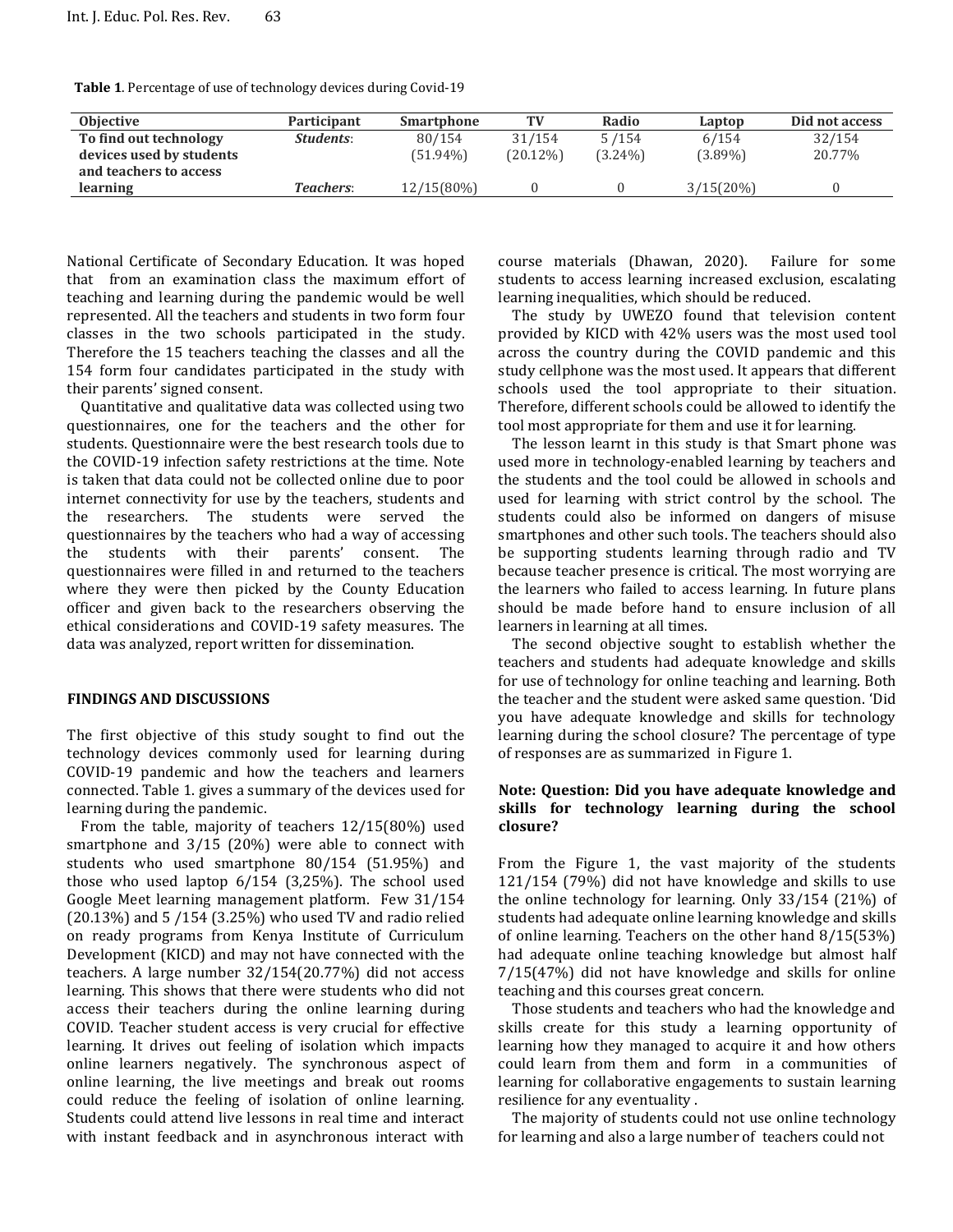

**Figure 1:** Knowledge of use of Online Learning Devices

use the devices for teaching which is cause for worry. In another study, Kisirkoi (2015) found that teachers need to be adequately prepared for ICT integration in learning to succeed in using technology as a teaching learning resource. The study also found that teachers personal desire to teach better motivated them to find out on their own how to use technology for teaching. Otherwise, technology for teaching and learning requires keen planning, appropriate curriculum, effective teacher preparation and sustained teacher professional support. Kamar (2021) advises that there should be virtual training to prepare teachers and learners in order to make learning using technology accessible to all. In agreement to Kamar UNICEF (2021) advised that online learning can't be entered into suddenly; it requires preparation to deliver learning remotely over the internet through web - based software and requires two -way communication between the learner and the teacher where the teacher remains in control. There is therefore need to prepare the learner guided by the three different knowledge articulated in TPACK by Mishra and Koehler (2006).

Objective three sought to find out how the learners and teachers acquired and developed knowledge and skills on how to use technology for teaching. Figure 2 and 3 present the data.

#### **Note: How teachers and learners learnt to use technology devices for learning during Covid -19?**

Figure 2 indicate percentage of responses on the technology learning platform used for learning in the two schools when the study was conducted. The largest number of students 40% figured out how to use the google meet platform technology tool for learning and succeeded to navigate through, connect with the teachers online and use the tools to learn. They were able to log in, access the learning materials and learn. This is a great lesson that learners have capacity to figure out things which we need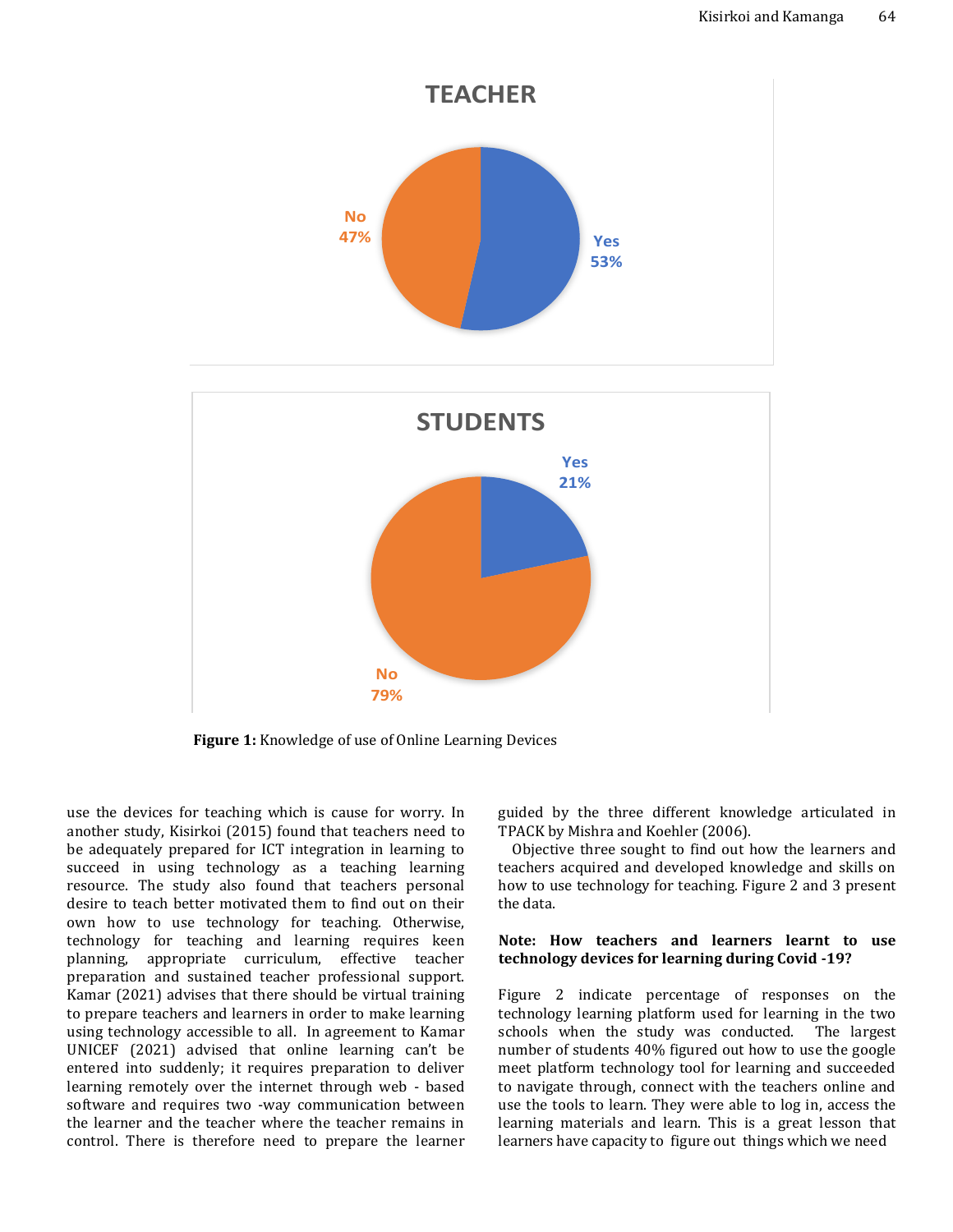

**Figure 2 :** How teachers and learners learnt to use technology devices for learning during Covid -19?

to leverage so that all learners could be supported to explore, find out things for themselves and use technology correctly for learning and the skill be transferred to life problem solving. Family involvement and student learning came out clear and should be encouraged at all levels. Of great concern is the 34% of those who failed to access learning and make up the group excluded and which increase education inequalities. The other critical finding was that CEMASTEA supported 74% of the teachers to learn how to use google meet for teaching which call upon other organizations to support teachers in use of

technology for learning. Those who found it difficult could have been helped to support students learn. Teachers' role in going out of their way to share internet bundles with students is credible.

#### **Note: Did you assess Learning?**

Figure 3 presents percentage of teachers who assessed learners.

However, a large number 6(40%) of the teachers did not assess learning and therefore it was not clear whether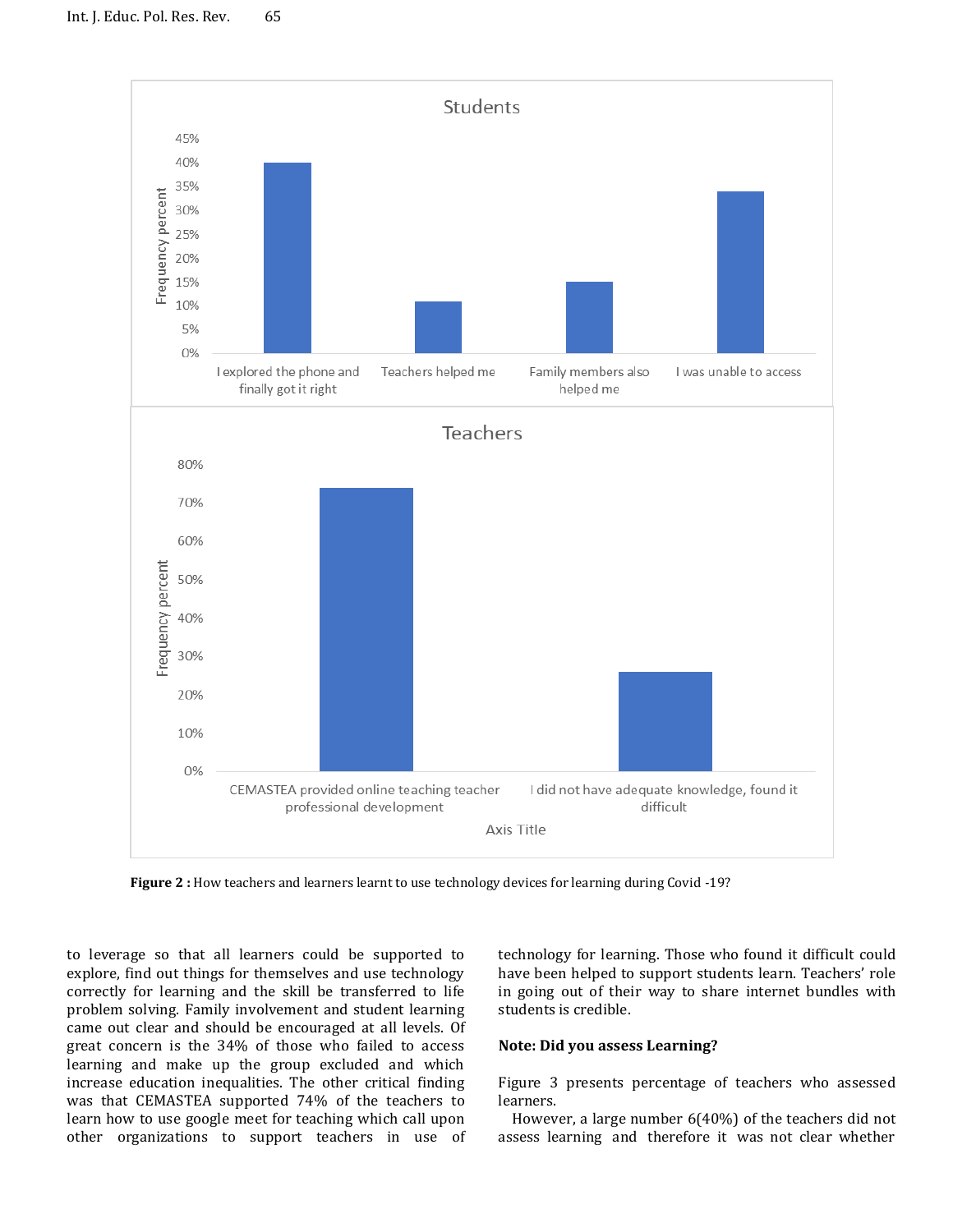

**Figure 3**: Whether teachers assessed Learners

learning took place or not. The lesson learnt here is that teacher preparation should concentrate in supporting teachers to assess online learning as they support online teaching and learning.

From the qualitative responses the challenges experienced reported by students included lack of internet connectivity and bundles; family, siblings' interference and family chores for girls, Poor network connectivity, inadequate knowledge and skills on online learning and inability to navigate the online platform. The suggested interventions provided, was that teachers were provided bundles and some parents and siblings helped

The teachers reported challenges such as lack of internet bundles or bundles were very expensive and the teachers had to share bundles with students. Some learners could not be accessed because they had no smartphones, no laptops. There was inadequate skill on online teaching and navigation intervention was provided by CEMASTEA through teacher training and provision of bundles

### **Conclusions and Recommendations**

There were critical findings that support learning resilience. Some students (40%) were able to figure out how to use technology for learning; that aspect needs to be encouraged and emphasized. This requires further research and great support for further development. There was parental and sibling involvement in supporting learning at home which should be encouraged and emphasized. Parents should be equipped with skills to enable children learn throughout.

Assessment is a critical factor of learning. It was affected

with a large number of teachers unable to use technology for assessment. There is need for more research on ways to support teachers to conduct reliable assessment and to curb cheating.

Majority of teachers and learners used smartphones to access learning remotely during COVID-19 pandemic and some students did not access learning hence excluded, expanding inequalities in education, some used television and radio content from KICD but they did not access their teachers. There is need to allow students to use smartphone for learning in schools but with restriction and moderation. Better teachers and students should use the technology they are comfortable to use.

There tended to be expansion of learning inequalities especially in use of online learning because of difficulties in accessing internet and other technology provision. It appears the way to curb it is to identify and innovate available technology to enable its use for teaching not just during lock downs but as norm and during other situations that may hinder in person school attendance.

Preparation for online learning and the practice of learning online should be ongoing for the teachers and learners to get used to using it, they should not only be used during difficult times. Teachers and students should be prepared to navigate the online environment and to use it with ease. Many teachers and learners did not have knowledge and skills to use online platform for learning. Both the teachers and students require to be prepared and to continually use online learning regardless of situation; they should not just wait for crises.

There was interventions which was commendable. The Centre for Mathematics Science Technology Education in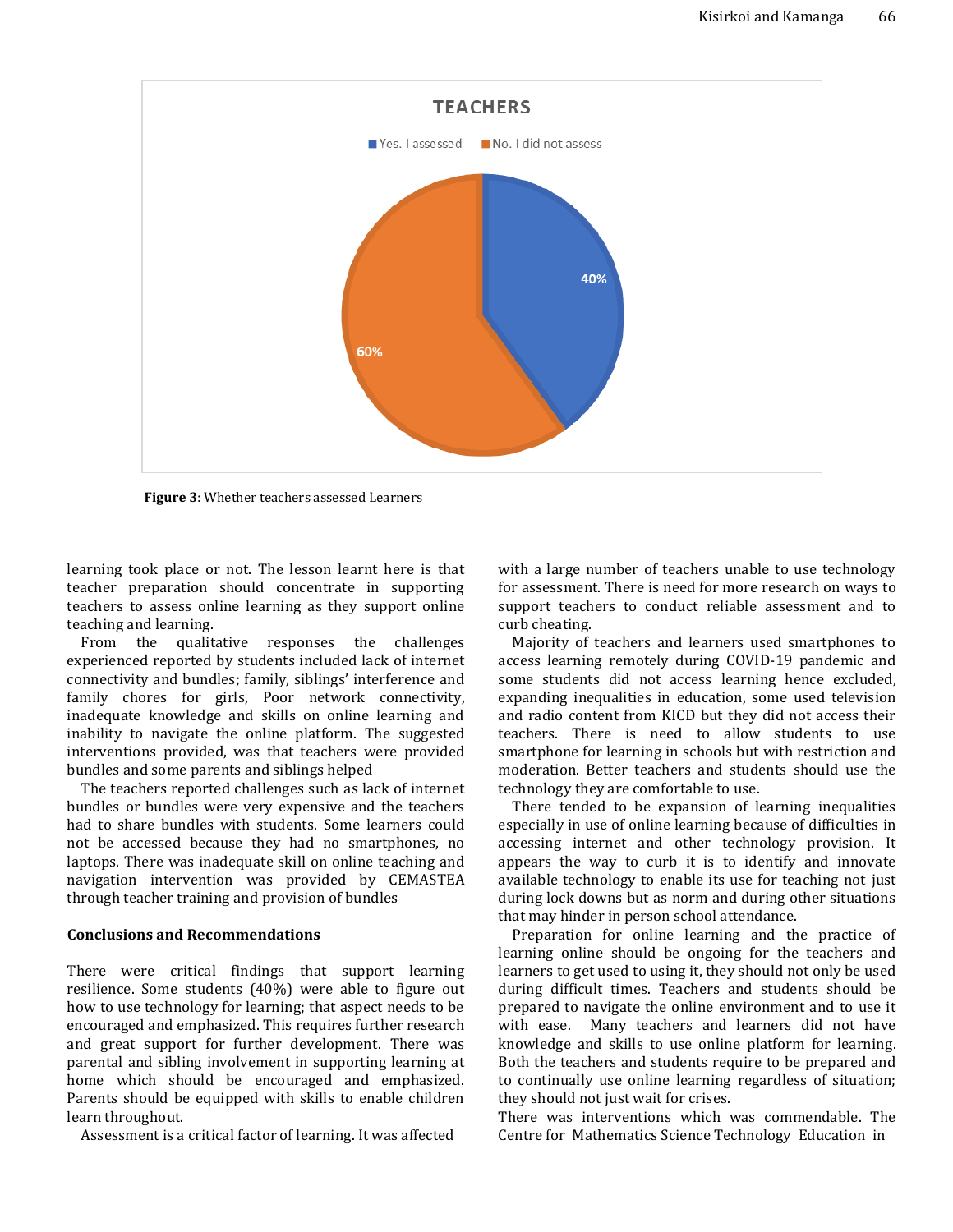Africa (CEMASTEA) supported teachers in online learning. Students were supported by family members and some teachers. However, from the findings and discussions both teachers and students require thorough preparation for online learning.

Investigation could be conducted to establish why integration of ICT in education does not seem to be taking route and why other government efforts in emphasizing use of technology in learning cannot be traced clearly in class, there is very little impact if any. Causes of teacher motivation and demotivation for use of online learning and teaching and other technology need, should be studied to establish clearly why technology integration in learning does not seem to have taken root effectively. The ongoing integration of ICT in Initial Teacher Education curriculum should be reexamined and refocused to ensure development of teachers' digital literacy competence; the students' digital literacy should be developed too to enable use of ICT for learning.

## **Conflict of Interests**

The authors declare that there is no conflict of interests regarding the publication of the paper.

### **REFERENCES**

- Basar ZM, Mansor AN, Jamaludin KA, Alias BS(2021). The Effectiveness and Challenges of Online Learning for Secondary School Students- A Case Study. Asian Journal of University Education 17(3):119-129.
- Almahasees Z, Mohsen K, Omer A (2021). Faculty's and Students' Perceptions of Online Learning During COVID-19 DOI[:10.3389/feduc.2021.638470.](http://dx.doi.org/10.3389/feduc.2021.638470)
- Barakabitze E, Kitindi C, Sanga G, Kibirige N, Makwinya (2015). Exploring students' skills and attitudes on effective use of ICTs: A case study of selected Tanzanian public secondary schools. Universal J. Educ. Res., 3(6): 407–425.
- Barasa P (2021). Digitization in teaching and education in Kenya: Digitization, the future of work and the Teaching Profession Project. International Labour Organization. https://www.ilo.org/wcmsp5/groups/public/-- ed\_dialogue/

sector/documents/publication/wcms 783665.pd.

- Boisvert, Bowen J, Kayla & Weisenhorn. (2020). Returning to Learning during Crises: Decision-making and Planning Tools for Education Leaders. United States Agency for International Development (USAID).
- Connor K, Davidson L (2003). Spirituality, resilience, and anger in survivors of violent trauma: A community survey. J. Trauma. Stress 16:487–494.
- Dhawan S (2020). Online learning: A Panacea in Times of COVID-19 crisis. J. Educational Technology Systems 49  $(1):$  5 - 22.
- Gakuu CM, Kidombo HJ (2011). Closing the Chasm: Are the Secondary School Teachers in Kenya Using ICT Effectively

to Deliver Curriculum Content? University of Nairobi School of Continuing and Distance Education**.**  Government of Kenya. (2007). Kenya Vision 2030. Available at: https://kfcb.co.ke/wp-content /uploads /2016/08/ vision\_2030.pdf.

- Government of Kenya. (2017). Digital Literacy Programme for Schools. Use of ICTs to Enhance Learning. Available at http://icta.go.ke/powerassets/uploads/2016/10/Learni ng.pdf.Government of Kenya. (2020). Kenya Basic Education COVID-19 Emergency Response Plan Nairobi. Kenya. Ministry of Education.
- Grabe M, Grabe C (2007). Integrating technology for meaningful learning (5th ed.). Boston: Houghton Mifflin https://www.amazon.com/Integrating-Technology-Meaningful-Learning-Grabe/dp/061863701X
- Ghavifekr S, Rosdy WAW (2015). Teaching and learning with technology: Effectiveness of ICT integration in schools*.* Int. J. Res. Educ. Sci. 1(2):175-191.
- Islam MT, Habib TI (2021). Barriers of Adopting Online Learning Among the University Students in Bangladesh During Covid-19. Indonesian Journal on Learning and Advanced Education (IJOLAE), 4(1):71-90.
- Kamar S (2021). ELearning Trends to Watch Out for 2022*.*  ELearning Industry Published 13th January 2021. suresh@tesseractlearning.com|www.tesseractlearning.co m.
- Kisirkoi F (2015). Integration of ICT in education in a secondary school in Kenya: A Case Study. Literacy Information and Computer Educ. J. 6(2):1904-1909.
- Luthar S, Cicchetti D, Becker B (2000). The construct of resilience. A critical evaluation and guidelines for future work. Child. Dev. 71:543–562.
- Ministry of Information, Communication and Technology. (2019). National Information, Communications and Technology (ICT) Policy. https://www.ict.go.ke/wpcontent/uploads/2019/12/NATIONAL-ICT-POLICY-2019.pdf.
- Mishra P, Koehler M (2006). Technological Pedagogical Content Knowledge: A Framework for Teacher Knowledge. Teachers College Record 108(6): 1017–1054.
- Muhammad A, Kainat A (2020). Learning Amid The COVID-19 Pandemic: Students' Perspectives. Pakistan. J. Pedagogical Sociology and Psychology.
- Ncube M, Ondiege P (2013). Silicon Kenya: Harnessing ICT Innovation for Economic Development. African Development Bank.
- Nyambura M, Lewis C, Mothobi O (2019). After access: The state of ICT in Kenya (After Access Policy Paper No. 9, Series 5). Research ICT Africa. Retrieved from https://researchictafrica.net/publication/after-accessthe-state-of-ict-in-kenya
- Nyagowa HO, Ocholla DN, Mutula SM (2012).Evaluation of Success of NEPAD's Pilot e-Schools in Kenya: An overview.http://www.lis.uzulu.ac.za/research/2012/Ny agowa%20and%20Ocholla%20and%20Mutula%20SCEC SAL%202012,KPUC&UZ&UKZN%203.pdf
- Serrano A, Sanz R, González R (2021). Resilience and COVID-19. An Analysis in University Students during